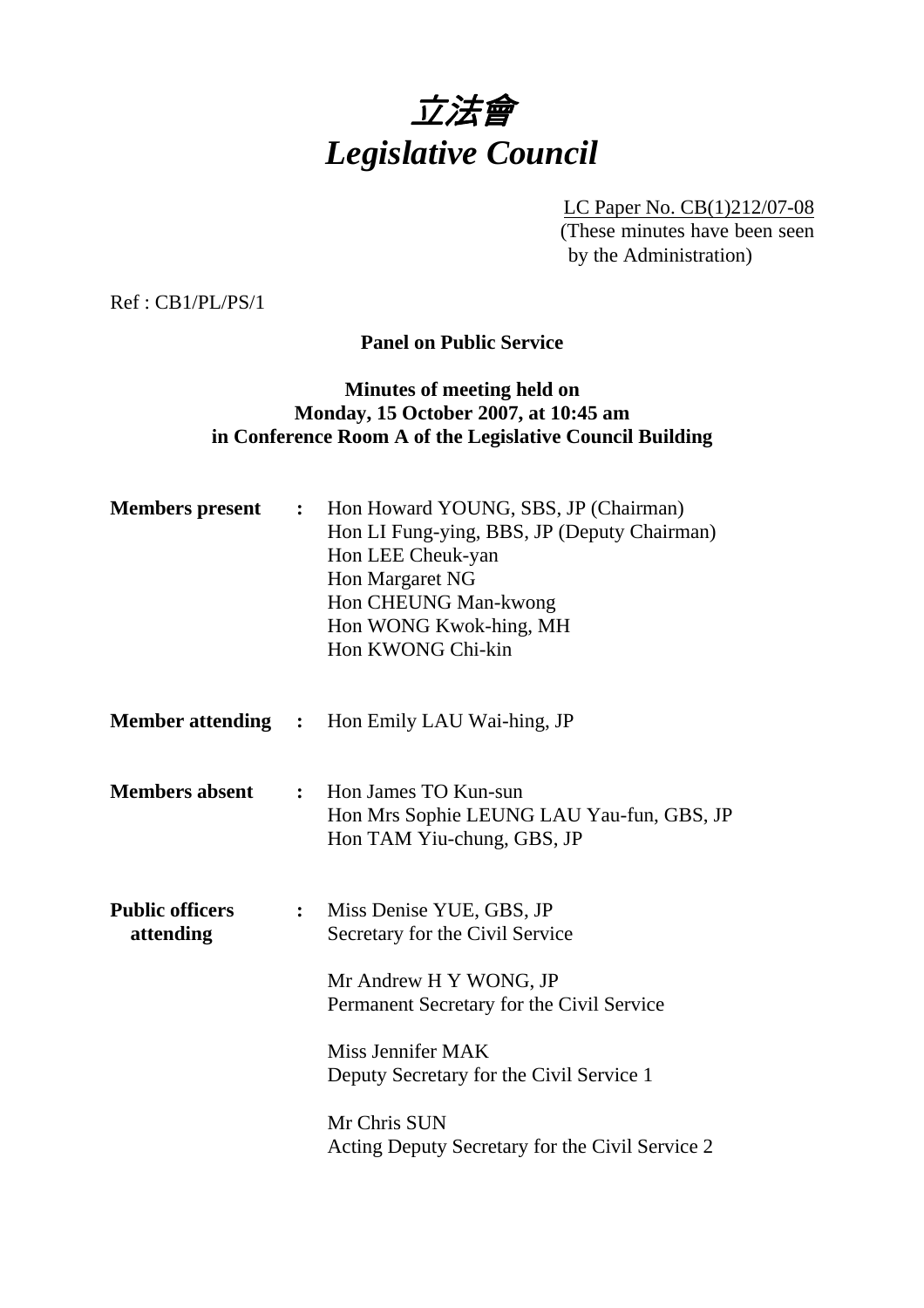|                                            | Mrs Rosanna URE<br>Deputy Secretary for the Civil Service 3                   |
|--------------------------------------------|-------------------------------------------------------------------------------|
|                                            | Mr Patrick CHAN Nim-tak<br>Director of General Grades<br>Civil Service Bureau |
| <b>Clerk in attendance :</b> Mr Andy LAU   | Chief Council Secretary (1)2                                                  |
| <b>Staff in attendance : Ms Pauline NG</b> | <b>Assistant Secretary General 1</b>                                          |
|                                            | Mr Noel SUNG<br>Senior Council Secretary (1)5                                 |
|                                            | <b>Miss Winnie CHENG</b><br>Legislative Assistant (1)5                        |

### Action

- **I Briefing by the Secretary for the Civil Service on the policy initiatives of the Civil Service Bureau featuring in the Chief Executive's 2007-2008 Policy Address** 
	- (LC Paper No. CB(1)21/07-08(01) Administration's paper on policy initiatives of the Civil Service Bureau under the 2007-2008 Policy Address and Policy Agenda)
	- Address by the Chief Executive at the Legislative Council meeting on 10 October 2007 - "A New Direction for Hong Kong"
	- The 2007-2008 Policy Address "Policy Agenda"

#### Questioning time

 The Chairman suggested and members agreed that in line with the practice in the previous session, the questioning and answering time for queries raised by a member should normally be confined to five minutes.

### Briefing by the Administration

2. The Secretary for the Civil Service (SCS) apprised the meeting on the new and on-going initiatives of the Civil Service Bureau (CSB) featuring in the 2007-2008 Policy Address and Policy Agenda, by highlighting the salient points of the paper.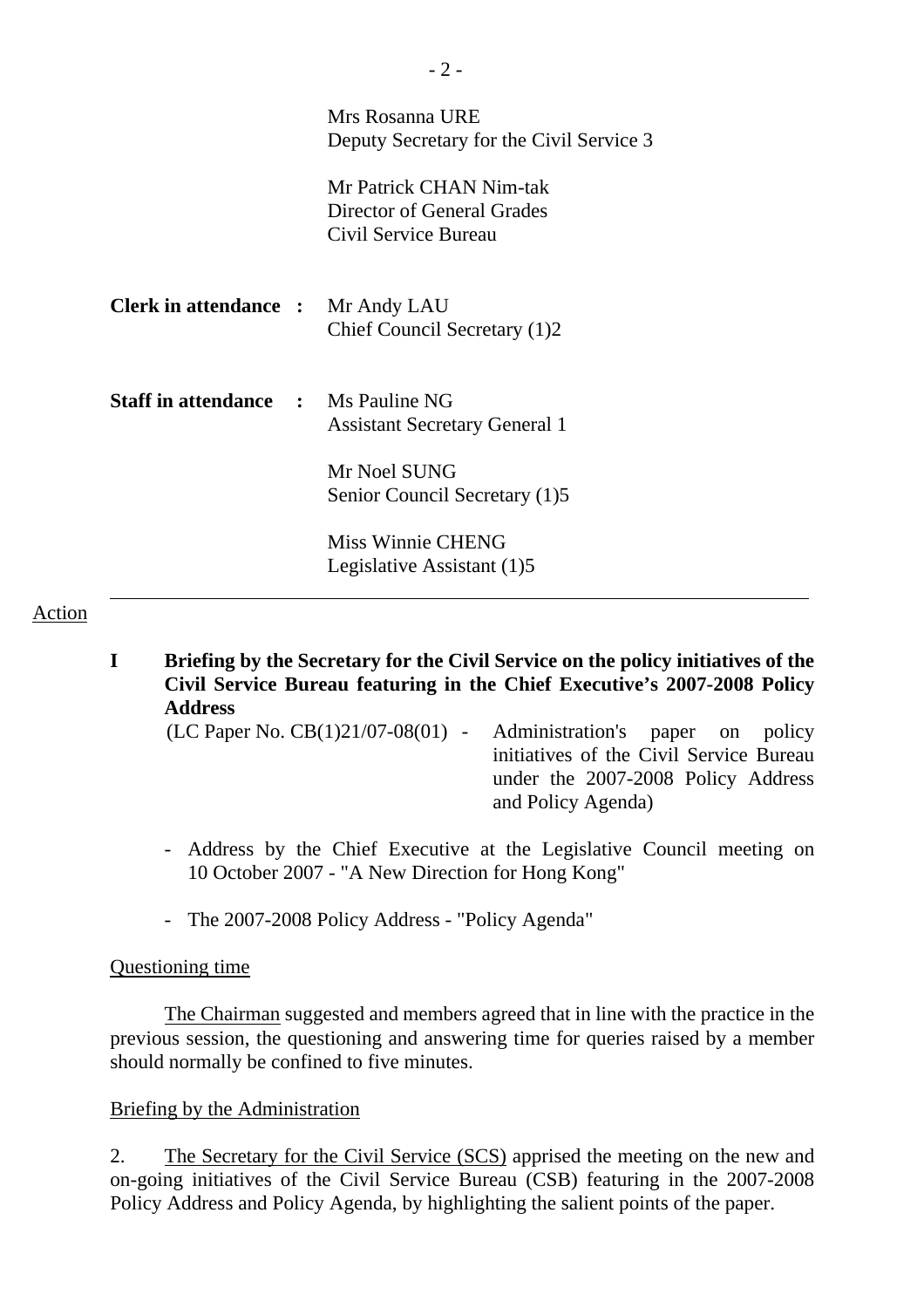### - 3 -

### Discussion

#### *Pay adjustment for non-civil service contract (NCSC) staff*

3. Mr WONG Kwok-hing enquired whether there would be a pay adjustment for NCSC staff in 2007-2008 as there was an upward pay adjustment of about 5% for civil servants. Mr WONG was concerned that the morale of the 16 000 odd NCSC staff, who represented about 10% of the overall civil service establishment, would be adversely affected if their salaries were not adjusted upward resulting in a widening gap between the salaries of NCSC staff and civil servants performing similar jobs. He opined that the Government should set a good example to other employers and grant an increase of salaries to NCSC staff.

4. SCS responded that the pay adjustment mechanisms for civil servants and NCSC staff were two completely different systems. Heads of government departments/bureaux/offices (hereafter referred to as HoDs) had the discretion to determine and adjust the salaries of NCSC staff by taking into consideration a number of factors, including the pay level of the civil servants in the comparable grades/ranks or with comparable responsibilities, the change in cost of living, the remuneration for similar jobs in the market, the recruitment and/or retention situation, and the financial situation of the department/bureau/office concerned, etc. Following the 2007 civil service pay adjustment exercise, CSB had issued a circular to HoDs reiterating the basis for determination and adjustment of the salaries of NCSC staff. SCS stressed that the employment terms and conditions of service, including the pay adjustment mechanisms, for civil servants and NCSC staff were two distinct systems which were extremely transparent. NCSC staff should have fully understood their terms and conditions of service when they took up the appointments.

5. Mr LEE Cheuk-yan pointed out that many NCSC staff, e.g. the 2 000 odd NCSC staff working in the Hongkong Post, did not receive any pay increase despite the pay adjustment for the civil service in 2007-2008. He opined that the Government had ignored the importance of staff morale as NCSC staff were not granted a pay adjustment.

6. Mr KWONG Chi-kin was concerned that HoDs might not be given the financial resources to adjust the salaries of NCSC staff, even if they wanted to do so. HoDs might be forced to withhold any plan for pay adjustment for NCSC staff owing to resource constraints. He opined that it was unfair to the NCSC staff in different government departments/bureaux/offices if HoDs were given the full discretion in determining whether there should be a pay adjustment or the level of pay increase for NCSC staff, especially when the civil servants received a pay adjustment of about 5% in 2007-2008. Mr KWONG was of the view that CSB should issue guidelines to HoDs indicating that the salaries of NCSC staff should be adjusted upward, at a level not lower than the inflation rate; and HoDs should be given the additional financial resources to meet the expenses. Mr KWONG opined that it would be a dereliction of duty on the part of CSB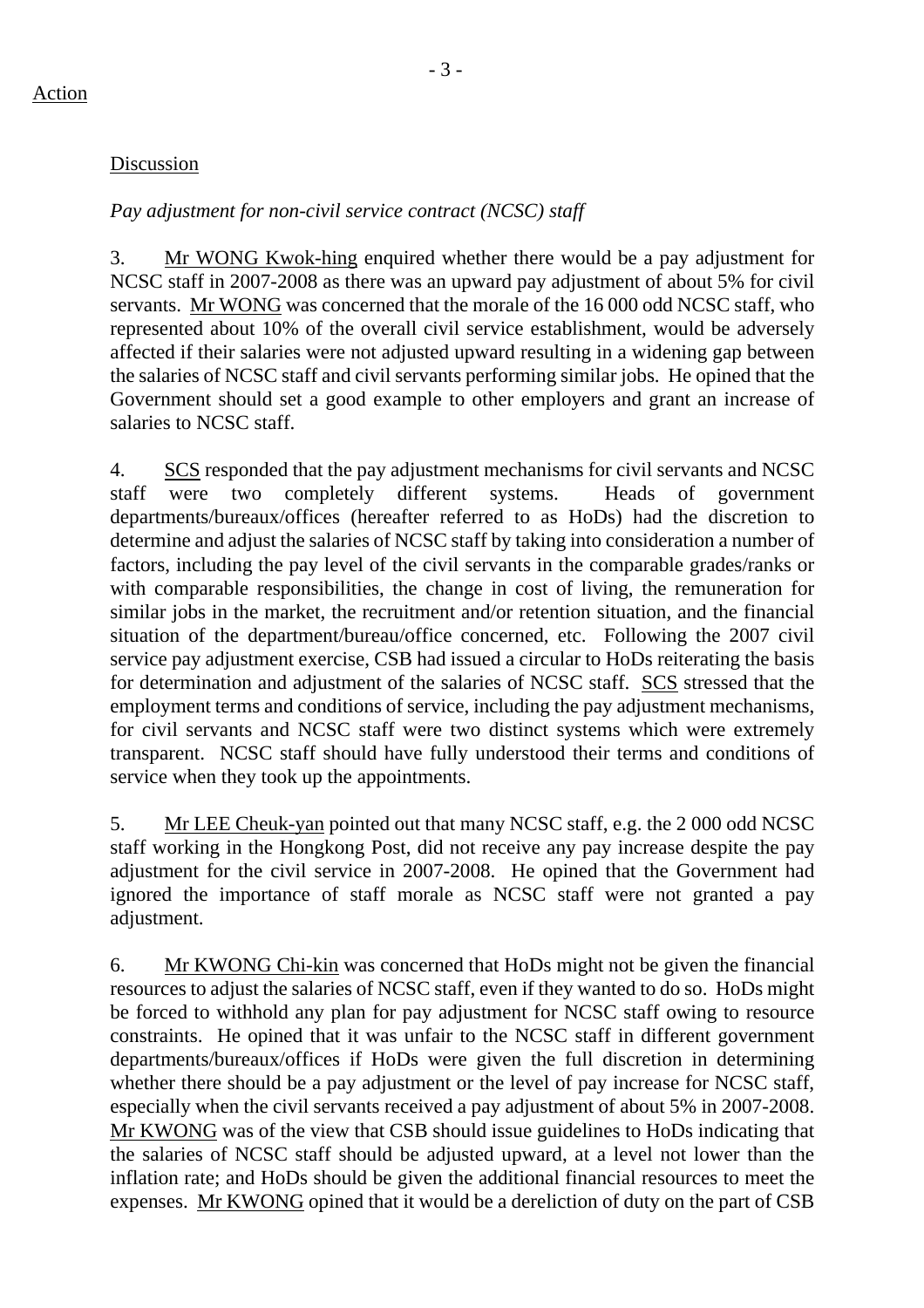if it did not issue guidelines to HoDs regarding the arrangement for an upward pay adjustment for NCSC staff in 2007-2008.

7. SCS responded that HoDs had to make use of their existing financial provisions if they decided to increase the salaries of NCSC staff in their departments. Over the years, CSB had not received any feedback from HoDs indicating that they had encountered financial difficulties in meeting the pay adjustment expenses for NCSC staff under the existing arrangement. The annual expenditure accounts of departments also showed that HoDs had the financial resources to adjust the salaries of NCSC staff if they wished to do so. SCS remarked that CSB had no intention of issuing a circular compelling HoDs to grant a salary increase to NCSC staff. She reiterated that the inflation rate was only one of the factors to be considered in determining the pay adjustment levels of NCSC staff.

8. Mr WONG Kwok-hing remarked that after the pay adjustment of the civil service, NCSC staff in the various government departments expected that their salaries would similarly be adjusted. However, NCSC staff dared not voice their expectation as they feared that their contracts might not be renewed if they pressed for a pay adjustment. Mr WONG requested that CSB should review whether HoDs had adjusted the salaries of their NCSC staff after the recent civil service pay adjustment, the level of pay adjustment, if any, for NCSC staff, and whether the HoDs could meet the expenses of the pay adjustment from their existing financial provisions. Mr WONG reiterated that it would be unfair to NCSC staff if they did not receive a pay adjustment as their civil service counterparts.

9. Mr LEE Cheuk-yan reiterated that staff morale should be a major consideration in deciding any pay adjustment for NCSC staff, and HoDs, who did not adjust the salaries of NCSC staff in spite of the pay adjustment for the civil service, should be required to give full justifications for their decisions.

10. SCS responded that the morale of NCSC staff, which could be reflected through the recruitment and retention of NCSC staff, would be taken into consideration by HoDs in determining whether a pay adjustment for NCSC staff should be made. In response to members' request, she said that she would provide additional information on the pay adjustment mechanism and the details of various pay adjustments for NCSC staff in previous years by December 2007.

# *Employment situation of NCSC staff*

11. Mr WONG Kwok-hing was concerned that when the 4 004 NCSC staff positions were converted into civil service posts, the incumbent NCSC staff might not be selected to fill the posts. He said that the Government should offer further opportunities to the affected NCSC staff to work in the civil service so that they would not become jobless.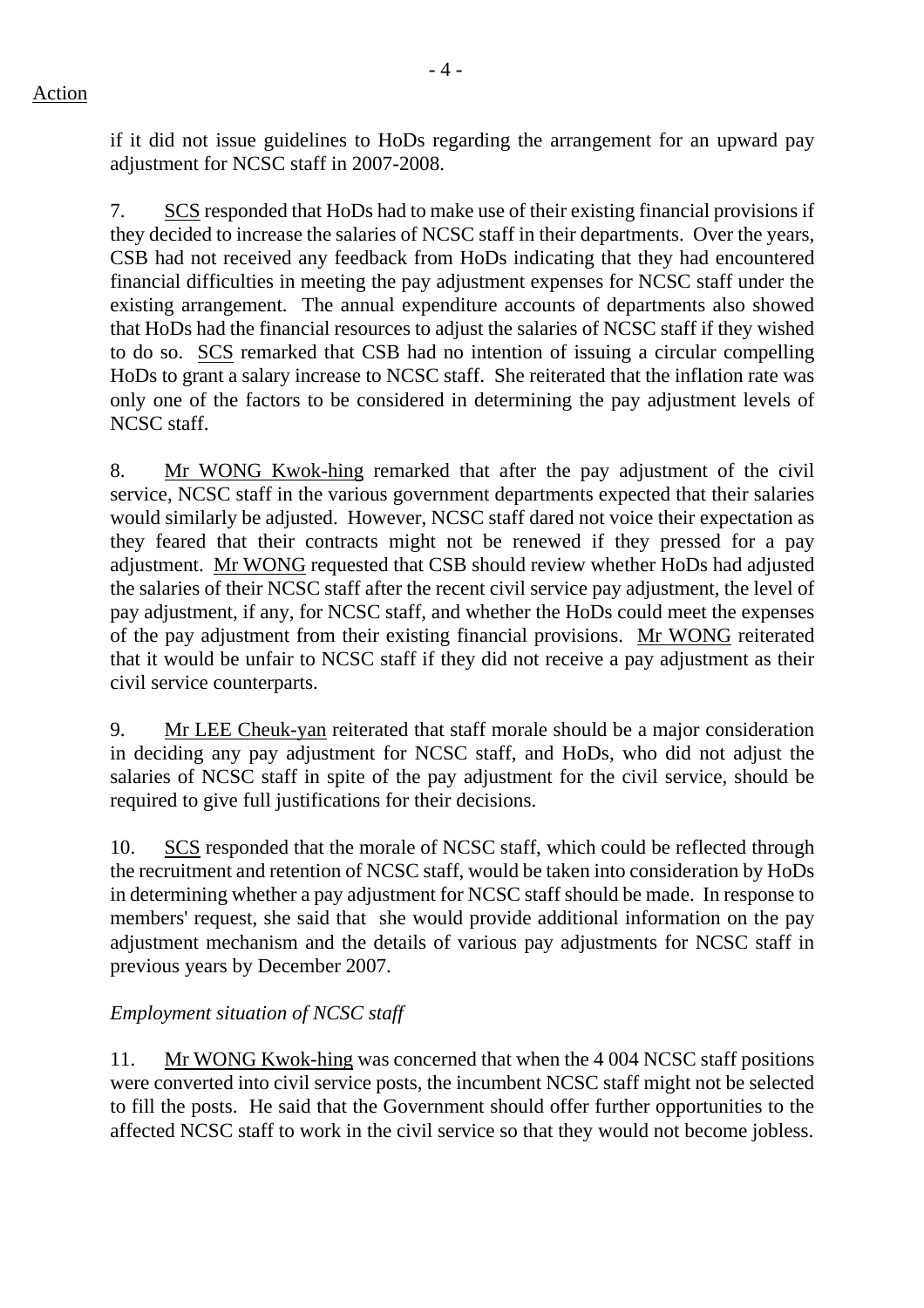12. SCS replied that when the 4 004 NCSC staff positions were converted into civil service posts, the incumbent NCSC staff would not be offered a new contract on expiry of their existing contract. However, these NCSC staff might apply for the civil service posts or other NCSC staff positions.

*Inclusion of an assessment on knowledge of the Basic Law in the civil service recruitment process and implementation of an action plan to enhance understanding of the Basic Law by serving civil servants* 

13. Mr LEE Cheuk-yan doubted the need to include an assessment of the knowledge of the Basic Law in the civil service recruitment process. He said that whilst he supported the provision of training on the Basic Law for civil servants, the knowledge of the Basic Law had no bearing on the duty performance of the operation staff, e.g. life-guards and Health Inspectors. He was of the view that the assessment should only be required for candidates applying for jobs which involved political considerations, and should not be applied to posts in the professional, clerical and operation grades/ranks.

14. SCS responded that it was imperative that civil servants had a good understanding of the Basic Law, although the level of understanding might vary among different grades/ranks of civil servants, e.g. a better understanding of the Basic Law was necessary for some professional and graduate posts. As such, different requirements would be set for the assessment of the Basic Law knowledge for candidates wishing to join different grades and ranks, e.g. candidates wishing to join the civil service as life-guards should only be required to have a general knowledge of the Basic Law such as freedom of speech and freedom of association, etc.

15. Ms Margaret NG opined that the public should have learned about the Basic Law through civic education. She worried that the inclusion of tests of the Basic Law in civil service recruitment examinations would become an assessment of the candidates' political inclination. Ms NG pointed out that the selection of speakers for training programmes on the Basic Law for civil servants should be careful as they might influence the trainees in respect of their political aspirations. Ms NG opined that persons holding different views on the interpretation of the Basic Law should be invited to conduct the Basic Law training courses for civil servants.

16. Mr LEE Cheuk-yan opined that representatives from trade unions should also be invited to conduct training on the Basic Law for civil servants.

17. SCS responded that whilst she agreed that the public should be encouraged to understand the Basic Law through civic education, it was imperative that civil servants had a good understanding of the Basic Law as they had to abide by the laws of Hong Kong in carrying out their duties. She further noted that there had been a number of Government decisions which had been subject to judicial reviews initiated by members of the public. As far as speakers for the civil service training programmes on the Basic Law were concerned, experts and scholars from different fields, such as academics from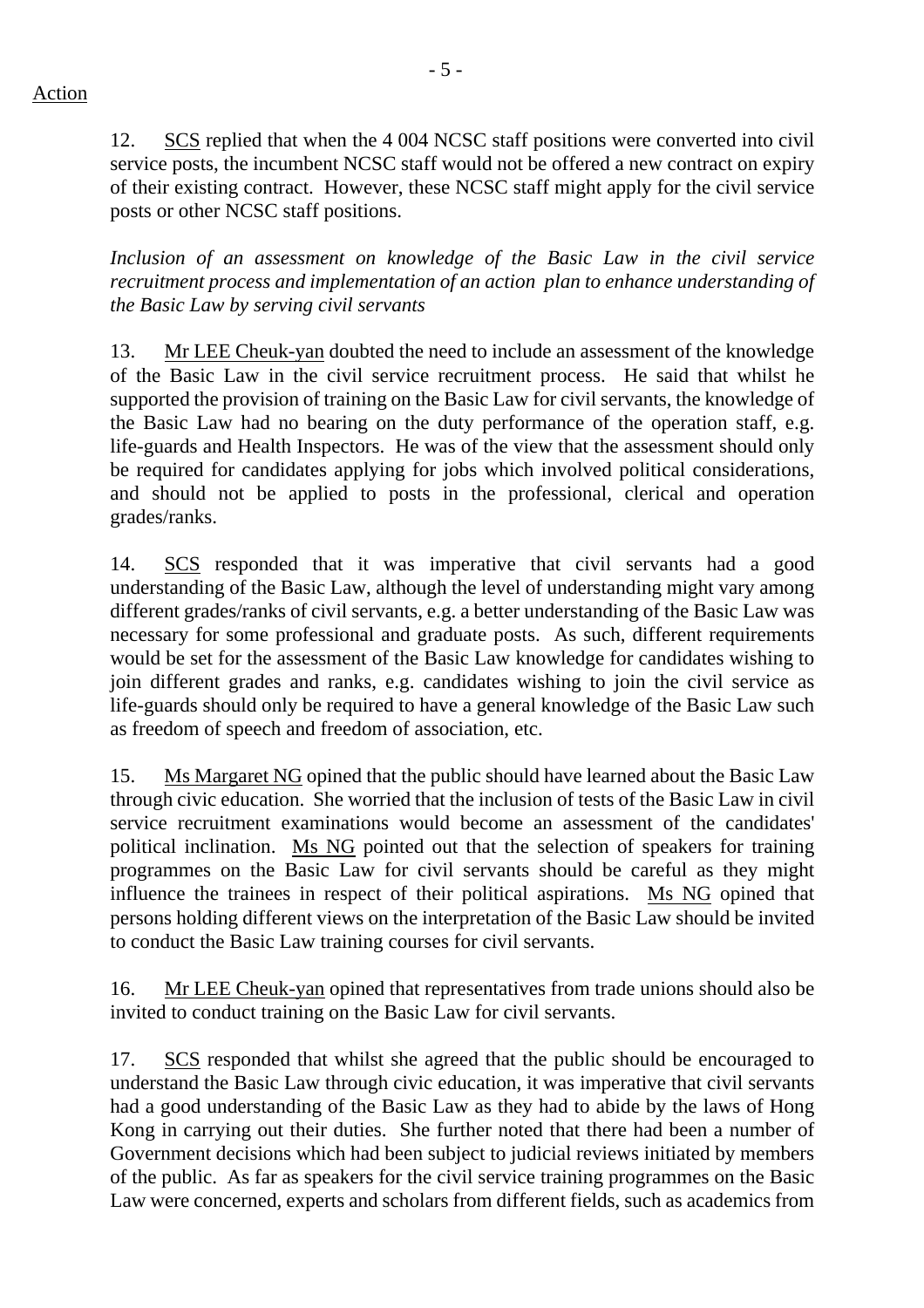the local and Mainland universities, and the Secretary for Justice, had been involved in the conduct of such programmes.

18. Mr Cheung Man-kwong commented that if the Principal Officials appointed under the Political Appointment System were not required to be assessed of their understanding of the Basic Law, it was unreasonable to include an assessment of the candidates' knowledge of the Basic Law in civil service examinations. Even if the Administration proceeded to conduct such an assessment, the test should not be undertaken across the board. It should only be applicable to candidates applying for posts such as Administrative Officers and other posts where the work involved political considerations. Candidates for civil service openings in the professional and civilian grades and for operational level jobs, such as postmen, gardeners and clerical officers, should not be required to undertake the test. Mr CHEUNG stressed that the assessment should not be used as a means to test the political inclination of the candidates.

19. SCS reiterated that the tests on the understanding of the Basic Law would be designed based on the grades and ranks of the posts involved. She said that the Basic Law was the constitutional law of Hong Kong which spelt out, among other things, the rights of Hong Kong citizens (including civil servants), and it was reasonable to expect candidates of civil service jobs to possess a basic knowledge of the Basic Law.

20. Mr CHEUNG Man-kwong reiterated that candidates applying for posts in the operational grades/ranks should not be required to undertake the test, especially when the candidates did not know the extent and level of the knowledge on the Basic Law required. The understanding of the Basic Law did not seem to have any direct relation to the duties performed by operation staff.

21. SCS stressed that the selection of candidates for appointment as civil servants was mainly based on their qualifications, relevant working experience and/or technical knowledge. The test on the understanding of the Basic Law was only one factor, and not necessarily a major factor, in the selection of suitable candidates for appointment. She reiterated that the level of understanding of the Basic Law expected of candidates would be different taking into account the grades and ranks of the posts.

22. Mr LEE Cheuk-yan opined that as the candidates were uncertain about the level of understanding of the Basic Law required, they would face unjustified pressure in meeting the requirement of CSB, say by reciting the articles of the Basic Law which contravened the current trend of human resources development when emphasis was put on creativity.

23. Ms Emily LAU asked whether CSB could provide a set of sample question papers on the test of Basic Law for members' reference.

24. SCS responded that it would not be appropriate for CSB to disclose the questions of civil service examinations.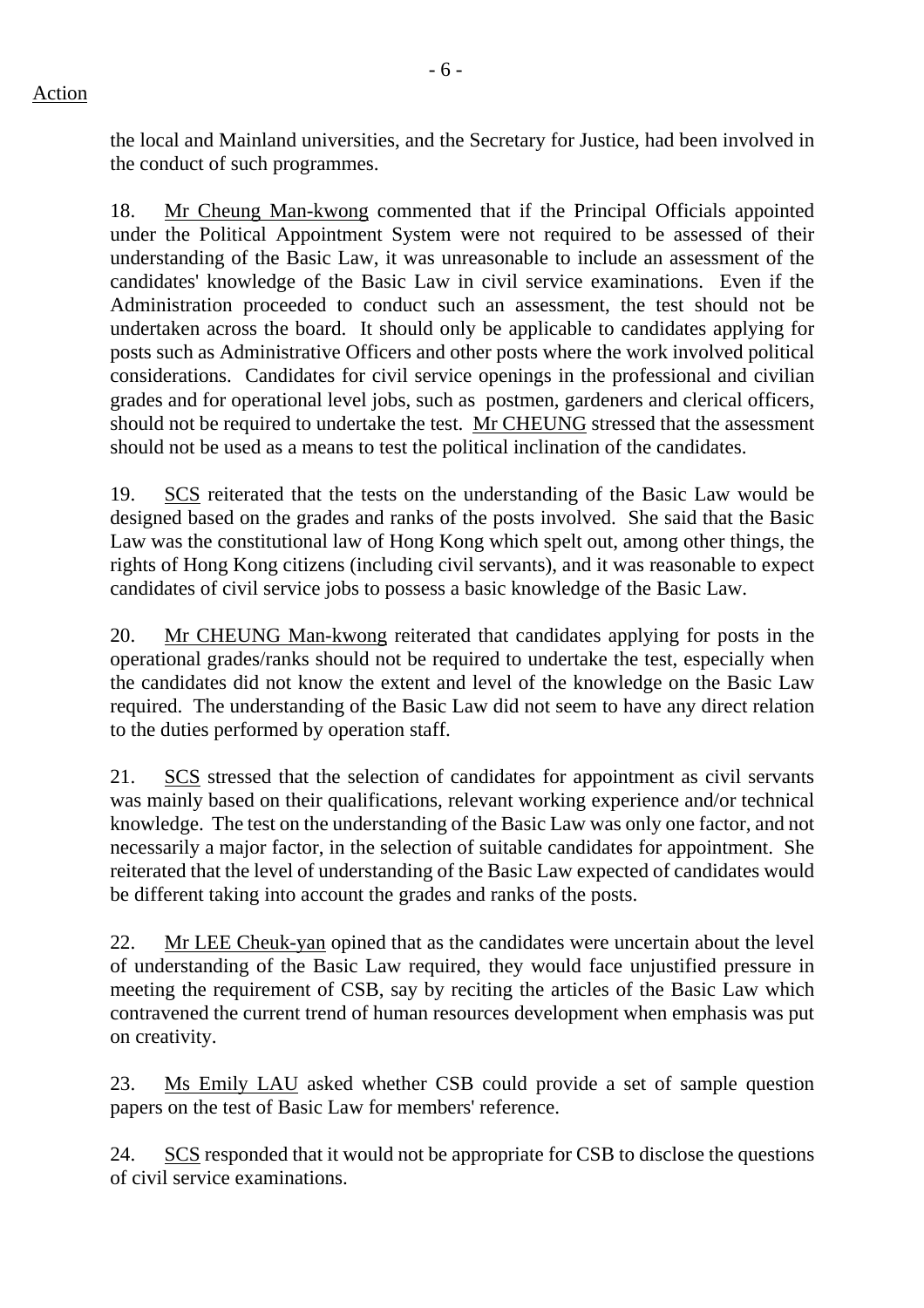### Action

*Issue of a Civil Service Code* 

25. Mr LEE Cheuk-yan asked whether the proposed Civil Service Code would stress the importance of political impartiality on the part of civil servants. He pointed out that political neutrality in the civil service was particularly necessary during election time as he had observed that some officials had entertained the requests of certain candidates to visit the districts but turned down similar requests from some incumbent District Council members.

26. SCS responded that the Civil Service Code would set out the principles and values which civil servants were required to uphold, including the need to maintain a high standard of integrity and political impartiality in the civil service.

27. Given that civil servants should be politically impartial, Ms Emily LAU enquired about the Government's policy and guidelines on civil service political impartiality, including the guidelines for senior officers to meet candidates of District Council elections and the Legislative Council By-election. Ms LAU asked whether CSB had received any complaints about officials failing to maintain political neutrality. Ms LAU was concerned that the selection of civil servants for appointment as Under Secretaries and/or Political Assistants in the policy bureaux would affect the political impartiality of the civil service.

28. SCS responded that CSB had not received any complaint from civil servants about receiving requests from officials appointed under the Political Appointment System which might breach civil servants' political impartiality, or any complaint from the public about civil servants failing to maintain political neutrality. SCS said that where a civil servant had any concern regarding a request from an official appointed under the Political Appointment System, he could discuss the concern, in the first instance, with his supervisor, and escalating to his Permanent Secretary as necessary. The Permanent Secretary should discuss the matter with the concerned Principal Official. If the matter remained unresolved, the Permanent Secretary should bring it to the personal attention of SCS for resolution. The SCS might, as necessary, bring the matter to the attention of the Chief Secretary for Administration, or the Financial Secretary or the Secretary for Justice, and ultimately the Chief Executive. SCS said that a CSB circular on the relevant procedures had been issued for the information of all civil servants. CSB had issued a reminder to all civil servants concerning the need to maintain political impartiality during the coming District Council elections and the Legislative Council By-election. As for the proposed creation of Under Secretary posts and Political Assistant posts in policy bureaux, she explained such posts were not required for CSB for various reasons. One of them was in the absence of SCS, this Principal Official would be deputised by the Permanent Secretary for the Civil Service (PSCS) in order to underline the political impartiality of the civil service. Based on the Report on Further Development of the Political Appointment System, civil servants who were selected for appointment as Under Secretary or Political Assistant would first have to resign or retire from the civil service before taking up the political appointment.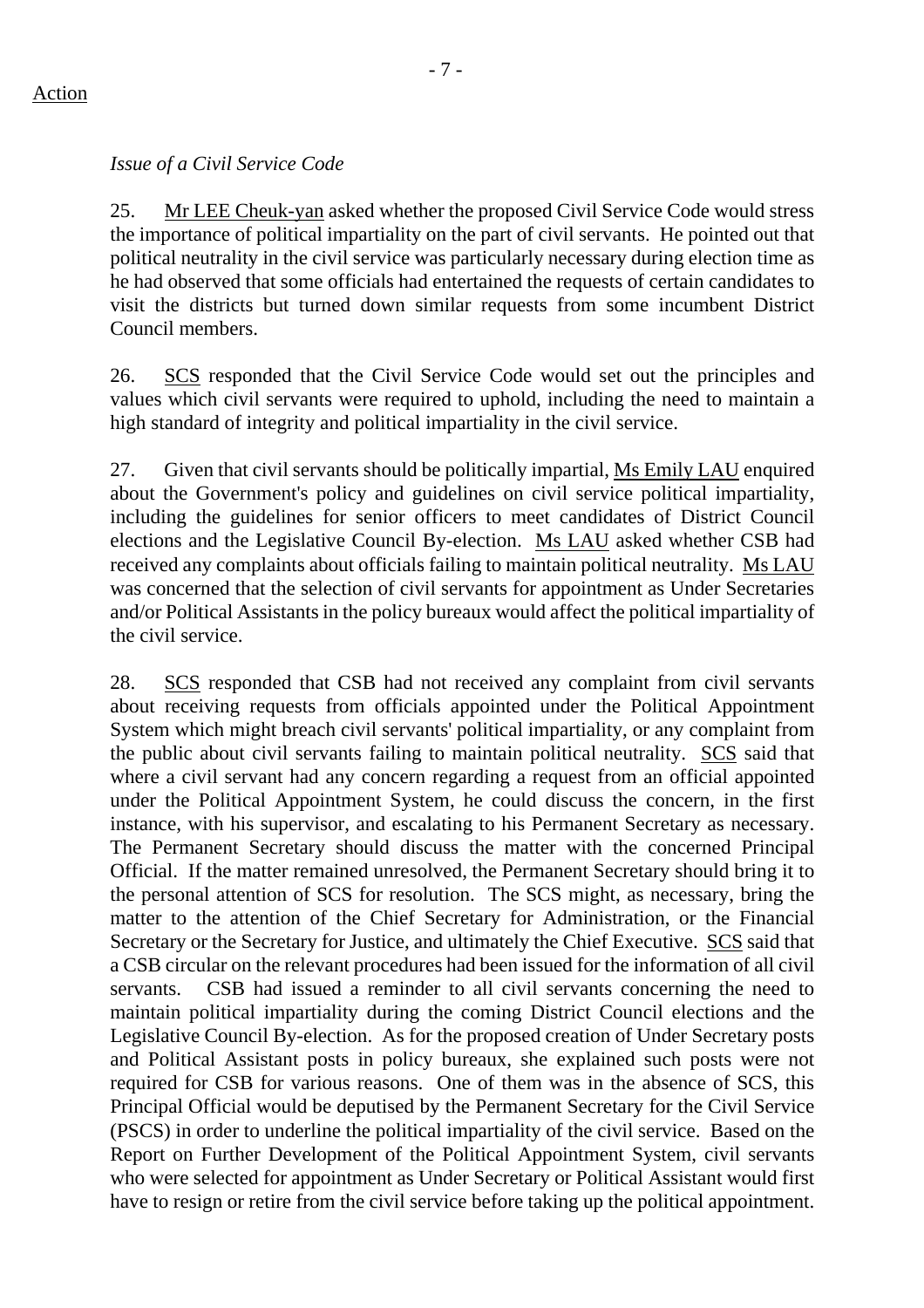- 8 -

In other words, a political appointee who was an ex-civil servant would not be permitted to return to his former civil service rank and position automatically upon completion or termination of his political appointment. Should he wish to serve in the civil service again, he would have to go through an open and competitive recruitment process in the usual way. This mechanism was to strike a right balance between developing political leadership for Hong Kong on the one hand, and safeguarding the political impartiality of the civil service.

29. Ms Margaret NG enquired whether there would be any measure to enhance the political impartiality, professionalism and integrity of civil servants, as they had to serve the officials under the Political Appointment System, and some civil servants might be selected by the Chief Executive to take up political appointments.

30. SCS replied that the Civil Service Code under preparation would set out the principles and values, including political impartiality, which civil servants were required to uphold and the framework within which they were expected to work with appointees under the Political Appointment System. The Code would also delineate the roles and responsibilities of civil servants under the Political Appointment System and safeguard the integrity and political impartiality of the civil service. The political neutrality, professionalism and integrity of the civil service would also be enhanced through the various training programmes and initiatives undertaken by CSB. Recently, in collaboration with the Independent Commission Against Corruption (ICAC), each government department had appointed a directorate officer to act as the Ethics Officer with a view to enhancing the integrity of the civil service.

31. Ms Emily LAU enquired about the role of the Ethics Officer, and the officers responsible for the promotion of integrity and political impartiality in government departments.

32. PSCS explained that as part of the integrity entrenchment programme initiated by CSB in collaboration with the ICAC last year, a directorate officer in each government department/bureau/office (usually the deputy head) was designated as the Ethics Officer to co-ordinate the corruption prevention and ethics enhancement initiatives, liaise with the ICAC, and disseminate relevant information in the department/bureau/office concerned. As far as the integrity and political impartiality of the civil service was concerned, government departments/bureaux/offices were required to re-circulate the relevant CSB circulars to individual officers on a half-yearly basis and before District Council and Legislative Council elections.

33. Ms Emily LAU reiterated that civil servants should be reminded to maintain their political impartiality since some senior officers were selective in attending functions organized by different political parties. She pointed out that some District Council members did not complain against some senior civil servants mainly because the members wanted to maintain a good working relationship with the senior officers and complaints would only make worse the situation. Ms LAU requested that CSB should draw up clear guidelines for civil servants for meeting with candidates in District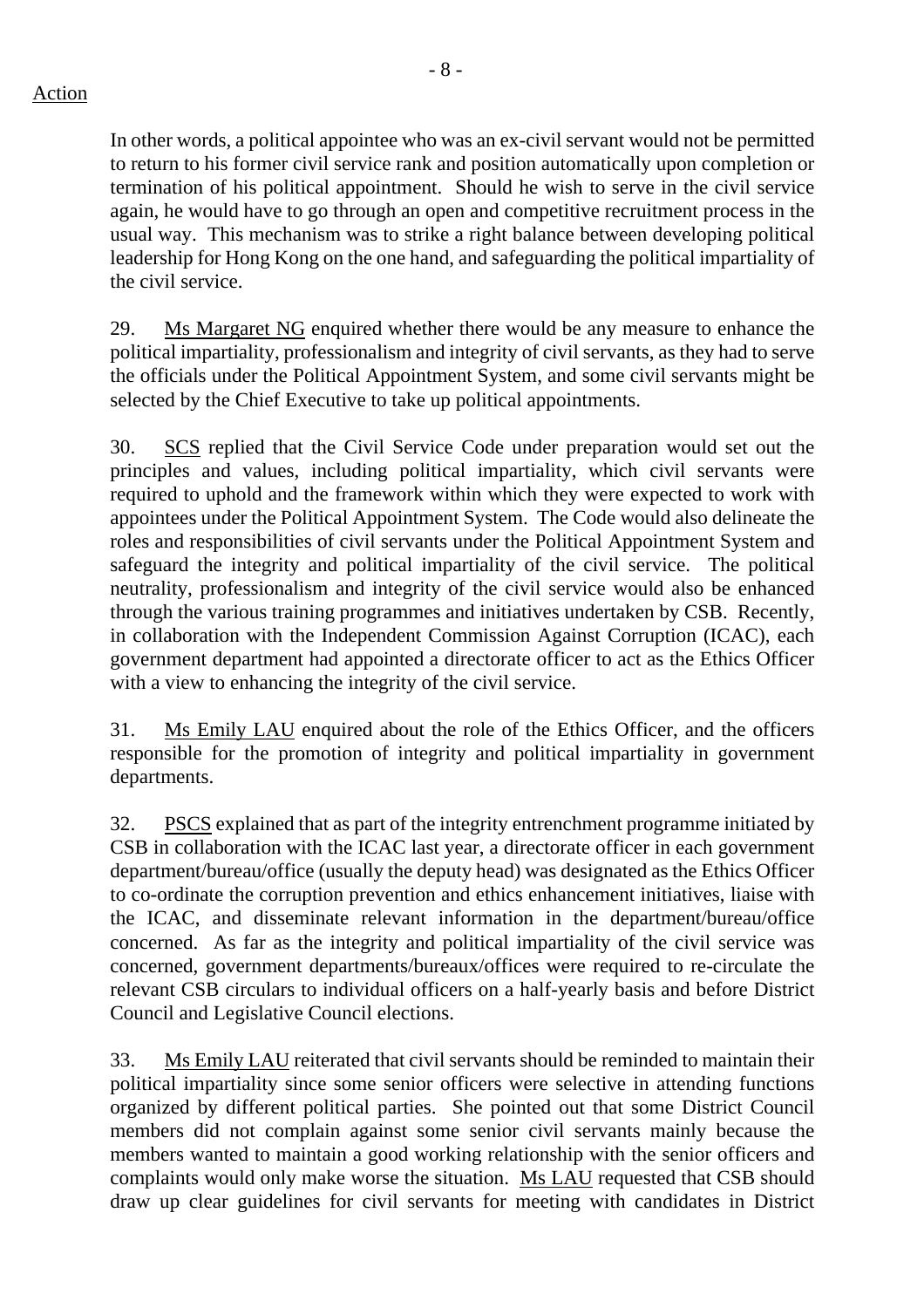$-9 -$ 

Council elections and the Legislative Council By-election, so that senior officers did not have the sole discretion in determining whether they should or should not meet certain candidates. She pointed out that the incumbent District Council members would enjoy a more favourable edge over other candidates if government officers only met the parties with an on-going working relationship.

34. SCS responded that it was difficult, if not at all impossible, to spell out all the scenarios under which government officers should or should not meet the candidates of the elections. Under certain circumstances, such as in the case of an emergency like the flooding in Sheung Wan last year, it was inevitable for concerned government officers to discuss the issue with the Central District Council members, even during election time. CSB had issued a circular to remind officers to maintain their political impartiality and to be more sensitive to political approaches and issues during election time. It would be impracticable to restrict government officers from meeting local parties or incumbent District Council members simply in view of the forthcoming elections.

35. Ms Emily LAU remarked that an alternative was to ask government officers to meet all interested parties if necessary. She further asked when the Civil Service Code would be available.

36. SCS responded that she intended to brief the Panel on the Civil Service Code, which would emphasize, among other things, the upholding of political impartiality in the civil service, in the first quarter of 2008. CSB would also consult the staff sides on the Code.

*Invitation to the relevant advisory bodies on civil service salaries and conditions of service to conduct grade structure reviews for selected grades* 

37. Ms LI Fung-ying enquired whether there was a time-table for conducting the grade structure reviews.

38. SCS responded that CSB was still making preparations for the exercise, and would shortly invite the relevant advisory bodies on civil service salaries and conditions of service to conduct the reviews. A discussion paper on the grade structure reviews would be provided to the Panel for consideration at the November meeting.

# *Control of the size of the civil service*

39. Ms LI Fung-ying was concerned that the fact that government departments consisted of staff employed on different terms and conditions, including civil servants on permanent and pensionable terms, NCSC staff, staff on civil service agreement terms, and staff employed by service contractors, might affect the morale and efficiency of the civil service. She asked whether CSB would conduct an overall comprehensive review so as to improve the situation. Ms LI was also concerned that the arrangement for a new recruit to undergo a three-year probation period and to be employed on agreement terms for another three years before confirmation to the permanent